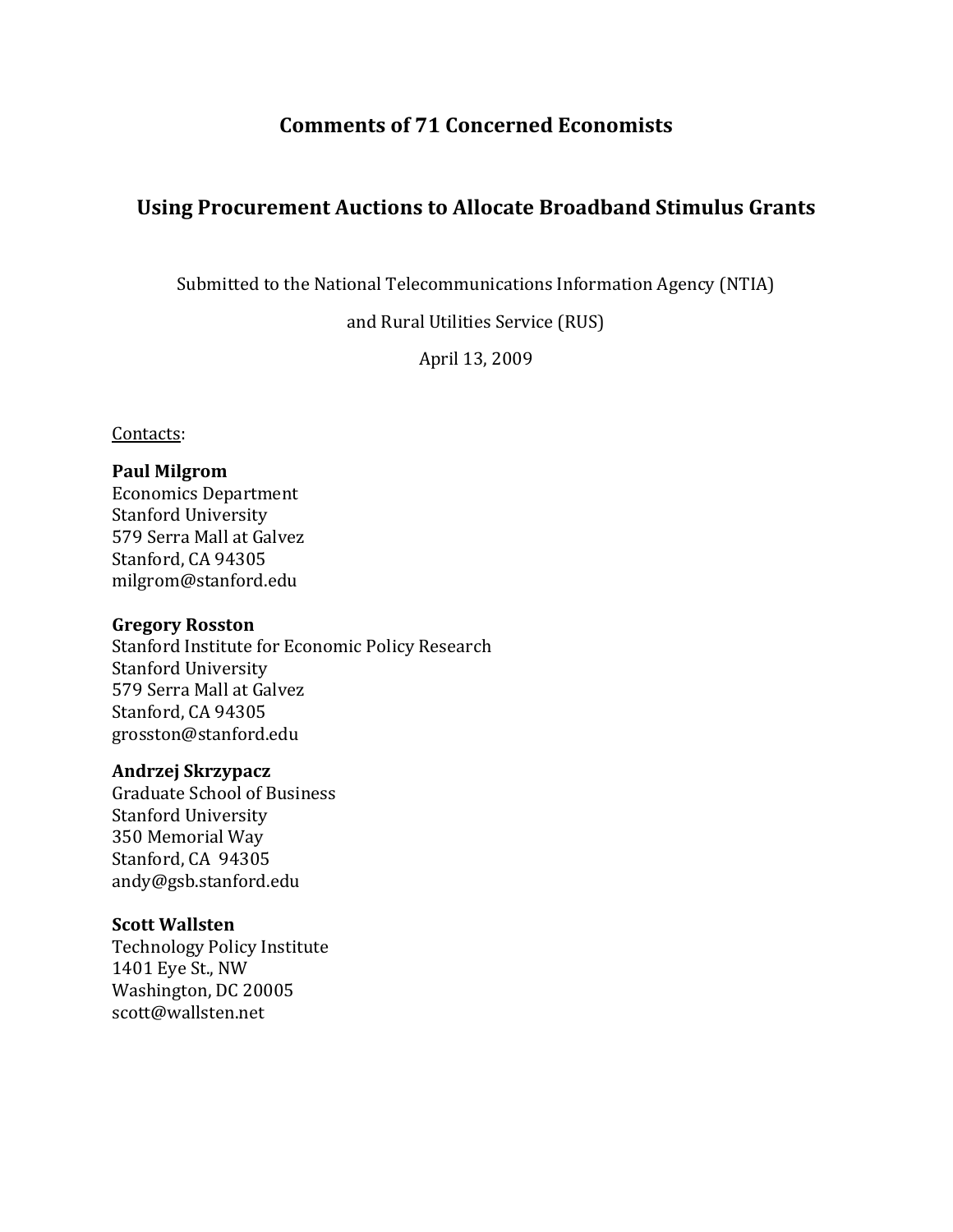### **Executive Summary**

The signatories to this document are economists who have studied telecommunications, auctions, and competition policy.[1](#page-1-0) While we may disagree about the stimulus package, we believe that it is important to implement mechanisms that make stimulus spending as efficient as possible. To that end, we have come together to encourage the National Telecommunications Information Agency (NTIA) and Rural Utilities Service (RUS) to adopt auction mechanisms to allocate broadband stimulus grants.

The broadband stimulus NOI asks which mechanisms NTIA and RUS should use to distribute grants and how those mechanisms address shortcomings in traditional grant and loan programs. In this note we explain why procurement auctions are more efficient and more consistent with the stimulus goals of allocating funds quickly than a traditional grant review process. We recommend that NTIA/RUS use procurement auctions to distribute at least part of the stimulus funds.

The American Recovery and Reinvestment Act (ARRA) requires NTIA/RUS to distribute \$7.2 billion in broadband subsidies. The broadband component of the Act has dual, and not entirely consistent, objectives of providing immediate economic stimulus and improving broadband service. NTIA/RUS faces a formidable challenge in determining how to spend the money quickly and efficiently in ways that meet these goals. The traditional grant application process is long, complicated, and involves subjective and arbitrary decisions regarding which projects to fund. In other words, requesting and reviewing grant applications is not an effective way to implement the plan.

Procurement auctions, in contrast, provide a mechanism that can allocate grant money quickly, efficiently, and according to well‐defined rules. As a result, procurement auctions offer NTIA/RUS the most promising method of maximizing broadband improvement while also creating some level of "temporary, timely, and targeted" stimulus. We therefore strongly recommend that NTIA/RUS adopt procurement auctions as its preferred method of distributing grants.

This memo has three parts. First, it explains why the traditional grant application process is unsuitable for this task and why procurement auctions are better suited. Second, it sketches out a procurement auction plan. This plan is intended to be a starting point from which auction design experts would proceed to build and implement a fully functional auction. Finally, we explain that even if policymakers are skeptical of procurement auctions, one could be implemented quickly as part of an initial tranche of stimulus funding in order to test its efficacy relative to traditional approaches. This approach would allow NTIA/RUS to quickly expand upon or modify the procurement auction program in subsequent funding rounds.

<span id="page-1-0"></span> $1$  The analysis and opinions here in are the sole responsibility of the signatories to these comments. The signatories are not appearing on behalf of any other person or entity and have received no compensation for the production of these comments.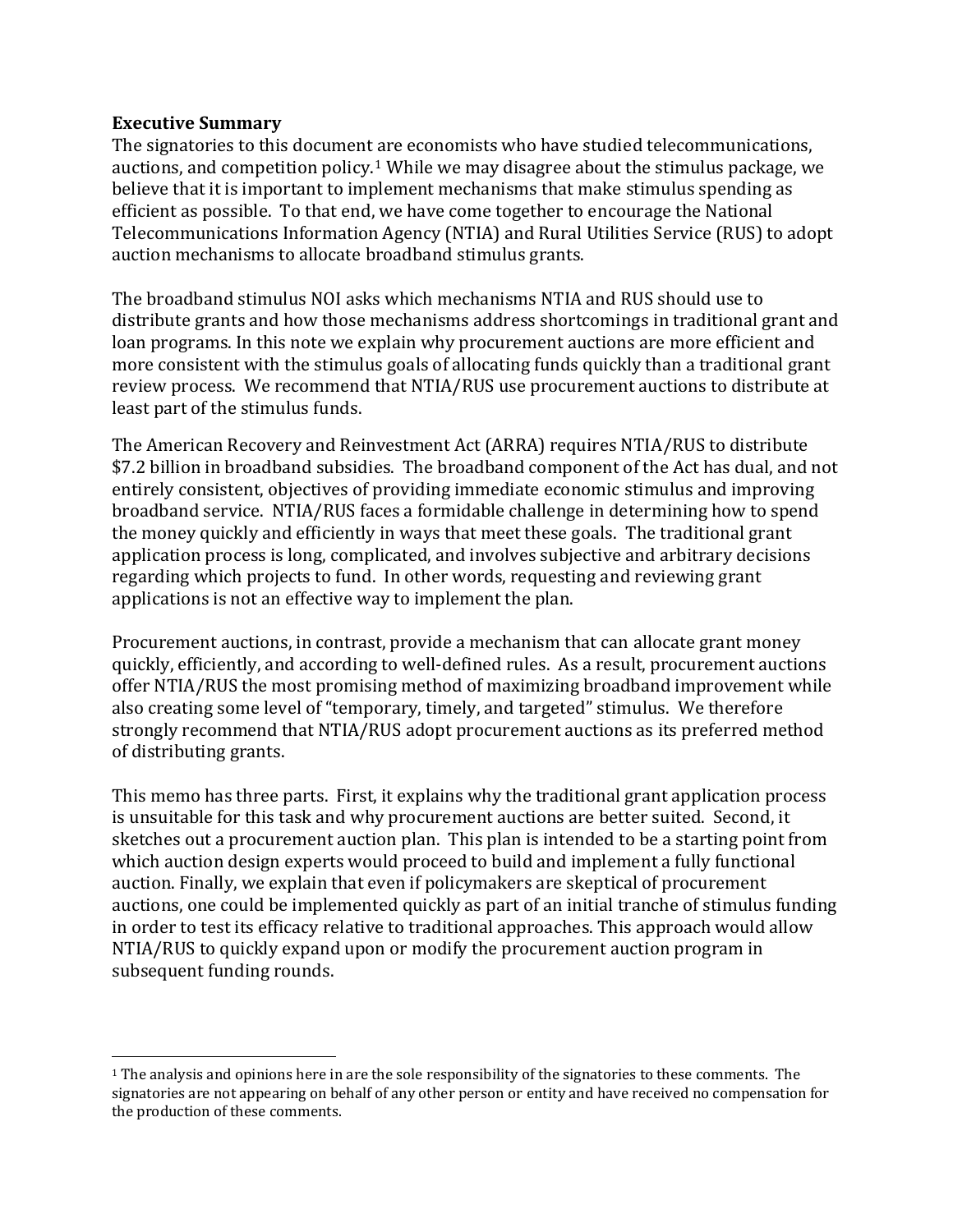## **[T](#page-4-0)able of [Contents](#page-3-0)**

| I.        |                                                                                                                                                                      |
|-----------|----------------------------------------------------------------------------------------------------------------------------------------------------------------------|
| II.       | Procurement Auctions are more Efficient than Traditional Grantmaking Approaches2                                                                                     |
| A.        | Traditional Approaches for Distributing Grants are Cumbersome and Slow                                                                                               |
| <b>B.</b> | Procurement Auctions Can Allocate Funds Flexibly, Efficiently and Fairly 3                                                                                           |
| C.        |                                                                                                                                                                      |
| III.      | A Straw-Man Procurement Auction Plan for Allocating NTIA/RUS Broadband                                                                                               |
| A.        |                                                                                                                                                                      |
| <b>B.</b> |                                                                                                                                                                      |
| C.        |                                                                                                                                                                      |
| IV.       | NTIA/RUS Should Use Procurement Auctions to Allocate a At Least A Portion of the<br>First Wave of Broadband Stimulus Funding and Expand the Program if Successful  9 |
|           |                                                                                                                                                                      |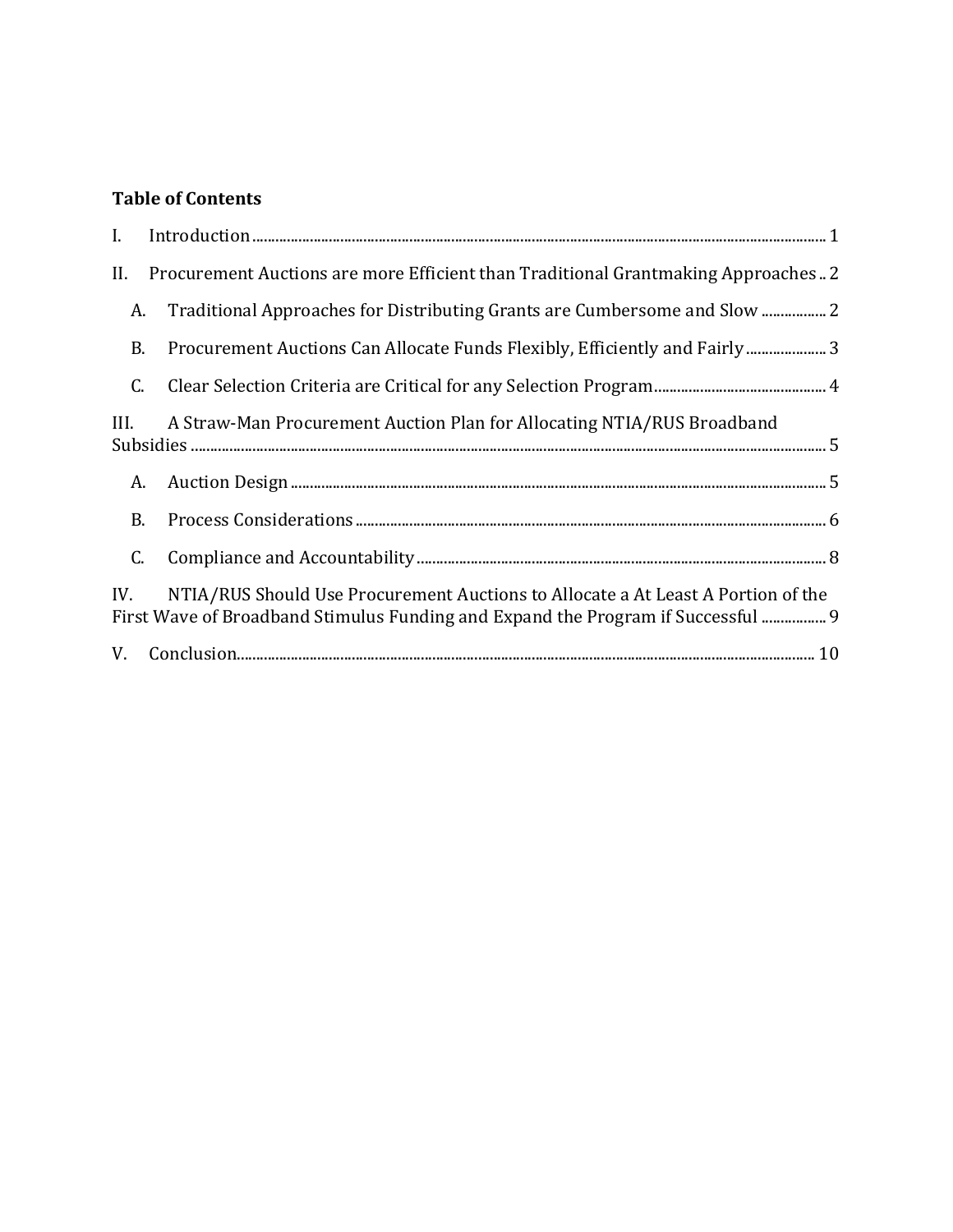## <span id="page-3-0"></span>**I. Introduction**

The signatories to this document [a](#page-3-1)re economists who have studied telecommunications, auctions, and competition policy.2 While we may disagree about the stimulus package, we believe that it is important to implement mechanisms that make stimulus spending as efficient as possible. To that end, we have come together to encourage the National Telecommunications Information Agency (NTIA) and Rural Utilities Service (RUS) to adopt auction mechanisms to allocate broadband stimulus grants.

The broadband stimulus NOI asks which mechanisms NTIA and RUS should use to distribute grants and how those mechanisms address shortcomings in traditional grant and loan programs.[3](#page-3-2) In this note we explain why procurement auctions are more efficient and more consistent with the stimulus goals of allocating funds quickly than a traditional grant review process. We recommend that NTIA/RUS use procurement auctions to distribute at least part of the stimulus funds.4

The American Recovery and Reinvestment Act (ARRA) requires NTIA/RUS to distribute \$7.2 billion in broadband subsidies. The broadband component of the Act has dual, and not entirely consistent, objectives of providing immediate economic stimulus and improving broadband service. NTIA/RUS faces a formidable challenge in determining how to spend the money quickly and efficiently in ways that meet these goals. The traditional grant application process is long, complicated, and involves subjective and arbitrary decisions regarding which projects to fund. In other words, requesting and reviewing grant applications is not an effective way to implement the plan.

Procurement auctions, in contrast, provide a mechanism that can allocate grant money quickly, efficiently, and according to well‐defined rules. As a result, procurement auctions offer NTIA/RUS the most promising method of maximizing broadband improvement while also creating some level of "temporary, timely, and targeted" stimulus. We therefore strongly recommend that NTIA/RUS adopt procurement auctions as its preferred method of distributing grants.

which auction design experts would proceed to build and implement a fully functional This memo has three parts. First, it explains why the traditional grant application process is unsuitable for this task and why procurement auctions are better suited. Second, it sketches out a procurement auction plan. This plan is intended to be a starting point from

<span id="page-3-1"></span><sup>&</sup>lt;sup>2</sup> The analysis and opinions here in are the sole responsibility of the signatories to these comments. The signatories are not appearing on behalf of any other person or entity and have received no compensation for the production of these comments.

<span id="page-3-2"></span><sup>3</sup> Section 5a asks: "What mechanisms for distributing stimulus funds should be used by NTIA and USDA in addition to traditional grant and loan programs?" Section 5b asks: "How would these mechanisms address shortcomings, if any, in traditional grant or loan mechanisms in the context of the Recovery Act?" Because the legislation appears to forbid the of use demand‐side vouchers for the vast majority of the stimulus money, we have focussed on supply‐side mechanisms.

<sup>4</sup> The term "reverse auction" has been used in the context of universal service as a synonym for procurement auction.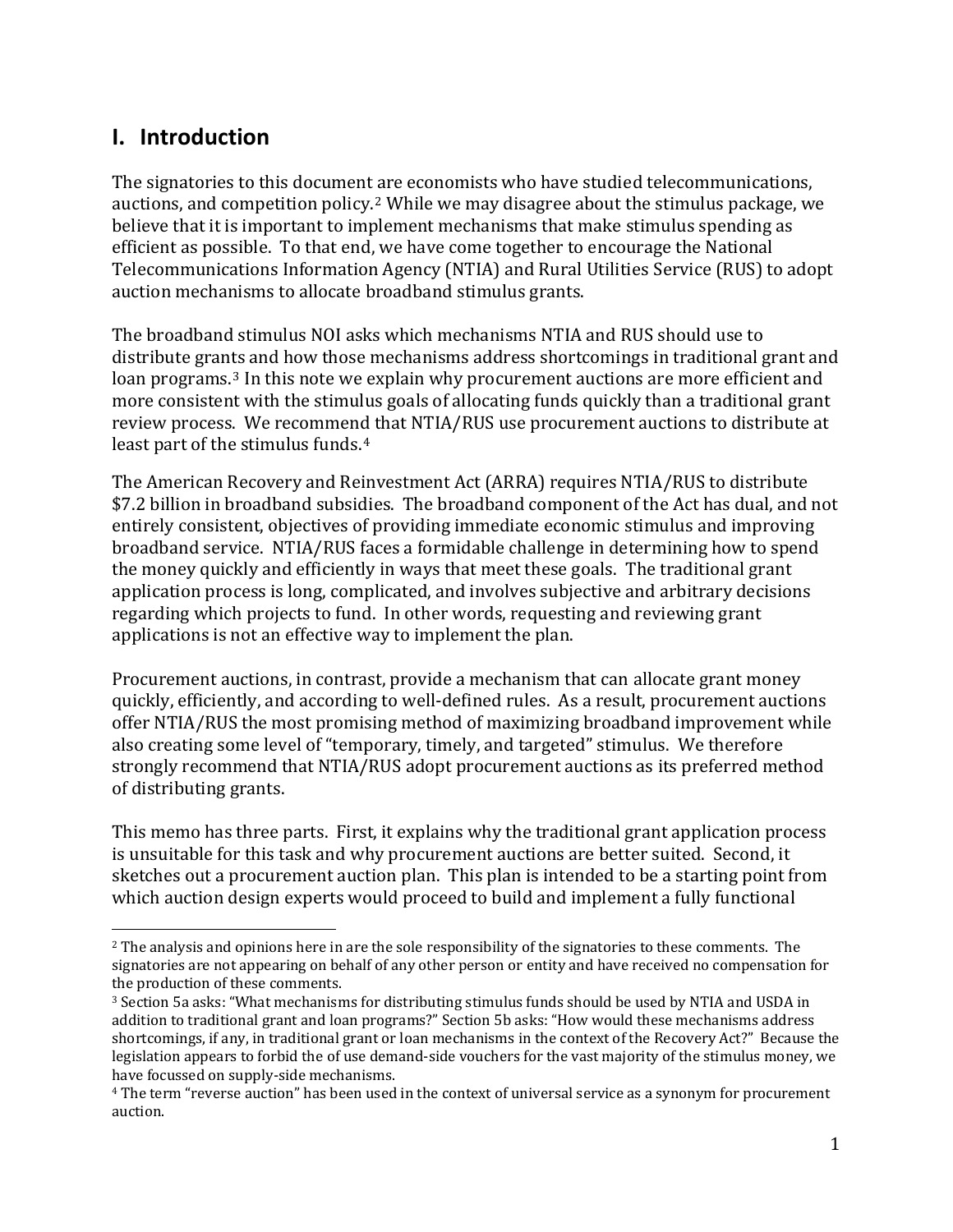<span id="page-4-0"></span>auction. Finally, we explain that even if policymakers are skeptical of procurement auctions, one could be implemented quickly as part of an initial tranche of stimulus funding in order to test its efficacy relative to traditional approaches. This approach would allow NTIA/RUS to quickly expand upon or modify the procurement auction program in subsequent funding rounds.

## **II. Procurement Auctions are more Efficient than Traditional Grantmaking Approaches**

### **A. Traditional Approaches for Distributing Grants are Cumbersome and Sl ow**

Traditionally, subsidy programs require firms to submit lengthy applications and the government to pick the "best ones" after reviewing all the competing applications. This approach has at least three problems for the purpose of distributing the funds from the stimulus bill.

First, the traditional approach is inherently time‐consuming. Firms must complete complex proposals that government officials must subsequently spend time reviewing. USDA's Rural Utility Service (RUS), whose awards include broadband support, noted in its 2007 Annual Report that in 2006 the average application took six months to process (and this was an improvement from previous years when the average processing time was nearly a year).[5](#page-4-1) That estimate does not include time firms spent preparing those applications. Complex broadband grants have taken far longer—several years in some instances.6 Such delays are inconsistent with the goals of speedy stimulus grants.

Second, the qualitative nature of the applications makes it difficult to compare one project to another. For example, it will be difficult to choose between, say, a fiber project in Texas and a wireless project in North Dakota. Reviewing and deciding between large numbers of grant applications will inevitably lead to inconsistent and seemingly arbitrary decisions. And, the unpredictability of decisions will make it harder for companies to determine and propose the most appropriate projects.

dollars. Third, it is difficult to design a grant application system to ensure that firms receive only the minimum subsidy necessary to achieve a goal. To determine the "correct" subsidy level the government could attempt to calculate the necessary subsidy using available information, but this effort would be time‐intensive, costly, and inaccurate. Alternatively, it could rely on the applicant's own estimate, but applicants have little incentive to ask for the bare minimum required. Either approach will result in a suboptimal allocation of subsidy

<span id="page-4-1"></span><sup>5</sup> USDA Rural Utility Service. 2007. *USDA Rural Development: Bringing Broadband to Rural America*. http://www.rurdev.usda.gov/rd/pubs/RDBroadbandRpt.pdf

<sup>6</sup> Open Range Communications disclosed that it had spent over three years and submitted over 30,000 pages of application materials before its RDUP loan was granted. See

http://www.businesswire.com/news/google/20071022006575/en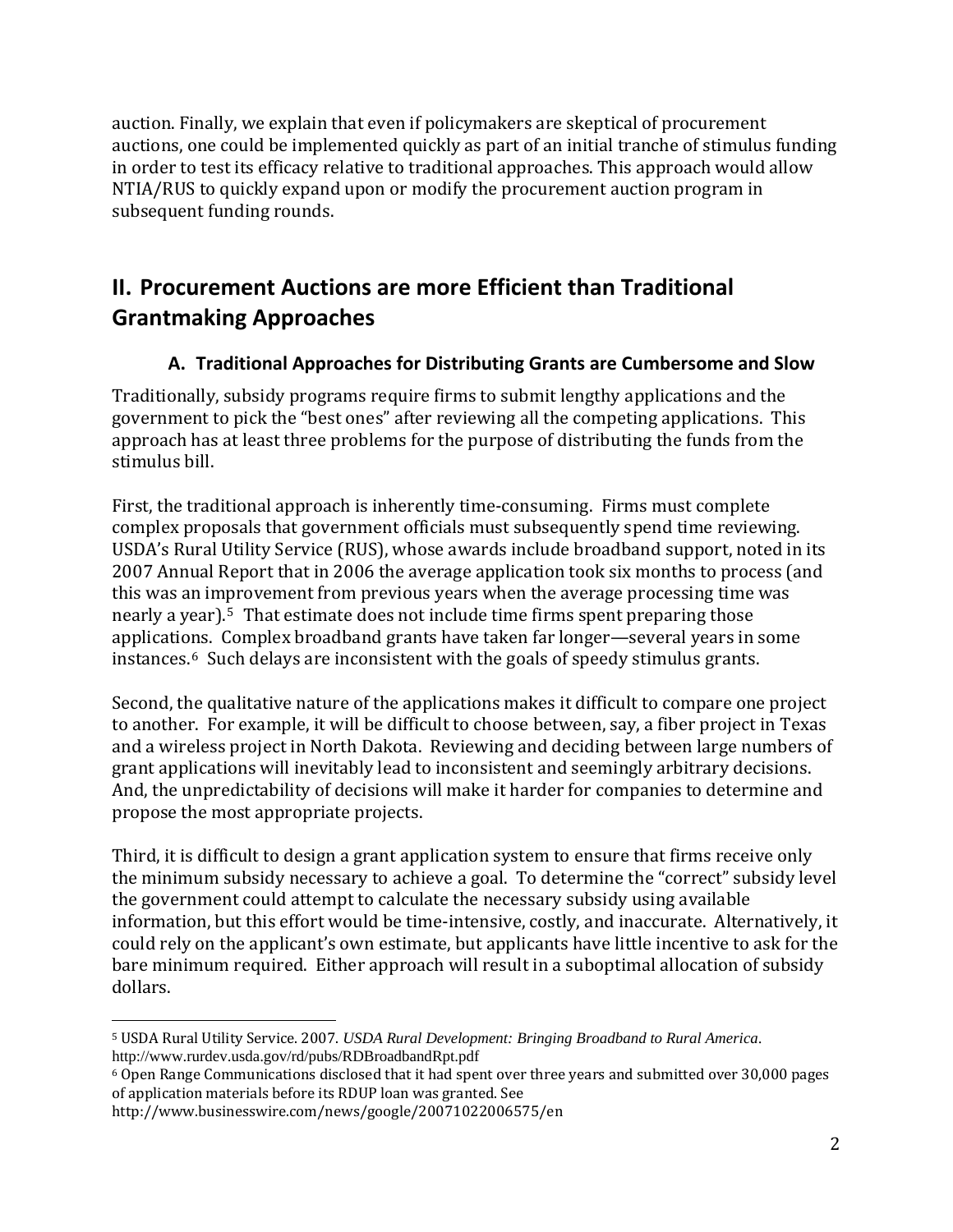<span id="page-5-0"></span>Reviewing grant applications is not an appropriate way to distribute broadband stimulus grants. NTIA/RUS requires a more objective and efficient methodology. Competitive bidding by procurement auction is the best approach.

## **B. Procurement Auctions Can Allocate Funds Flexibly, Efficiently and Fairly**

An objective, "mechanistic" approach that applies specific, quantitative criteria can be both easier to implement and lead to more efficient outcomes than traditional grant application review. Procurement auctions, in particular, can lead to more efficient grant disbursal than traditional qualitative approaches.7

An auction is a mechanism for making smart allocation choices when confronted with overwhelming amounts of information and no relevant market exists. In a typical auction for a good, bids increase until the auction identifies the entity willing to pay the most for the good being auctioned. In the simplest procurement or "reverse" auction, bids consist of how much an entity must be paid to provide a good or service. The procurement auction thus identifies the entity willing to provide the good or service for the smallest amount of money.

Though it may sound exotic, a procurement auction is just a competitive bidding process and analogous to any government procurement. When the government needs to purchase something, it describes specifically what it wants, firms sub[mi](#page-5-1)t bids to provide the service, and the government picks the firm that submits the best bid.8 The best bid may be the lowest, but the government may also take other factors into account when making the decision, especially in the case of complex projects.9

In procurement auctions for broadband, the government would specify its objective and ask firms to bid for the right to meet that objective. Consider, for example, a rural area with no broadband service. The government can ask firms to bid for a subsidy that would make it profitable for the firm to provide service. Firms and other organizations would compete against each other by bidding down the subsidy they need to offer service. The firm that commits to provide broadband in that area for the smallest subsidy would win the grant.

Procurement auctions have s everal advantages over traditional methods of distributing g rants. First, once the auction rules are in place they relieve the government of the task of

 $<sup>7</sup>$  The Federal Communications Commission (FCC) and Congress realized more than a decade ago that the</sup> traditional proposal‐review approach was inefficient. Historically the FCC had granted spectrum licenses based on comparative hearings. These hearings could not be done quickly and put the FCC in the impossible position of processing tractor trailer‐loads of paperwork to decide which companies were best suited to providing services in a given spectrum band. In 1994, the FCC began to allocate spectrum via auctions, which could occur quickly and allocate spectrum far more efficiently than could any administrative comparative process. This model has been used successfully in the U.S. and around the world ever since.

<span id="page-5-1"></span><sup>&</sup>lt;sup>8</sup> See some federal procurement guidelines here: http://www.whitehouse.gov/omb/procurement/index\_guides.html <sup>9</sup> While it is easier to conduct this process for simple products, the government also uses it to supply highly complex goods like weapons systems See, for example,

<http://www.nytimes.com/2008/03/10/business/worldbusiness/10tanker.html?fta=y>and [www.gao.gov/cgi](http://www.gao.gov/cgi-bin/getrpt?GAO-06-364)[bin/getrpt?GAO-06-364.](http://www.gao.gov/cgi-bin/getrpt?GAO-06-364)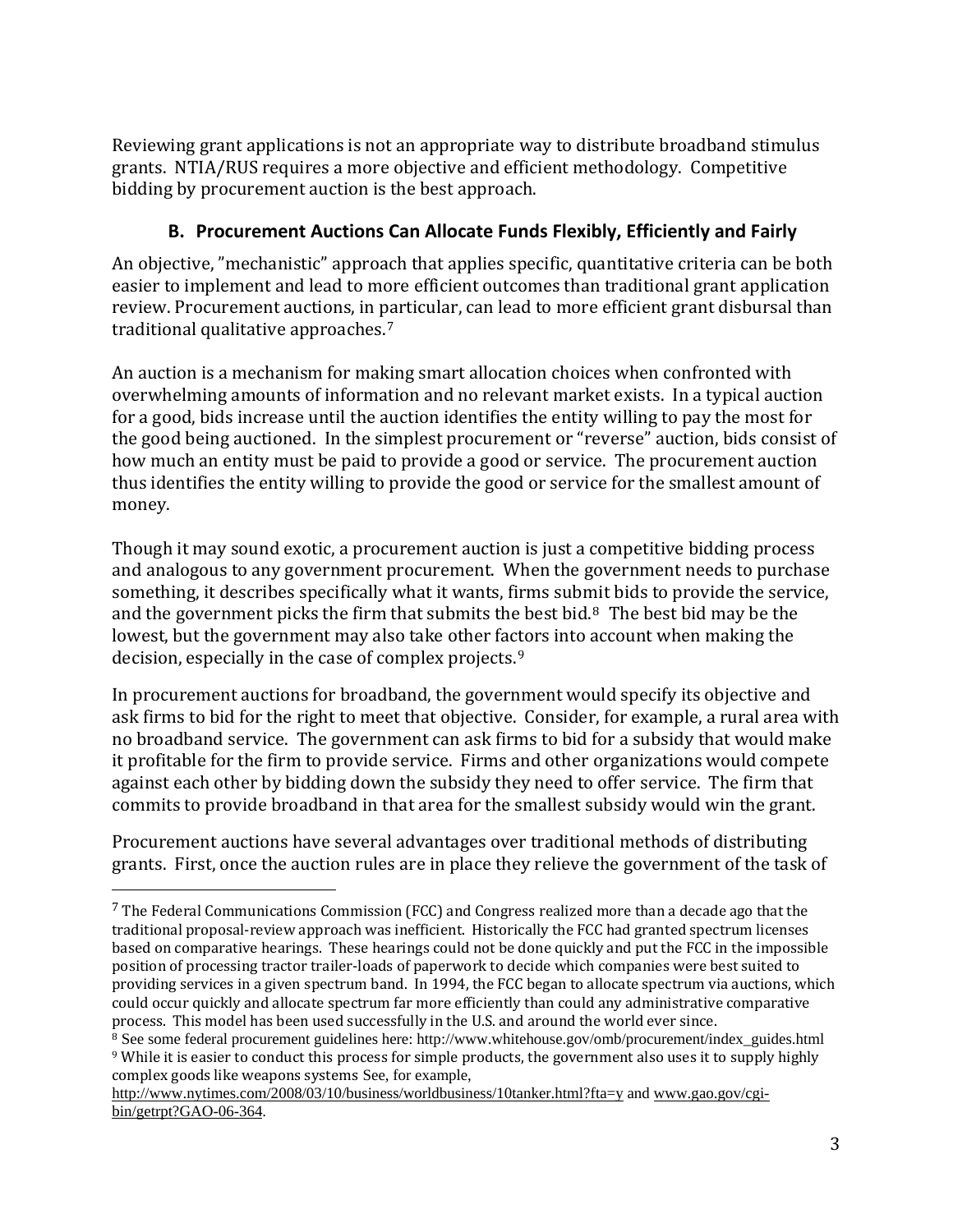<span id="page-6-0"></span>identifying the "best" projects – the government sets forth its objectives in advance of the auction. This also enables and encourages bidders to tailor their projects to the government's actual criteria. Second, because auctions use competition among providers to determine the subsidy required to achieve any particular goal, the government does not have to estimate the subsidy actually required for any given project. Reducing the subsidy for any given project frees up money that can be used for additional projects. Finally, they inherently induce firms to contribute their own investment to increase the chance that their bid is accepted.[10](#page-6-1)

## **C. Clear Selection Criteria are Critical for any Selection Program**

Crucial to the success of any plan, not just procurement auctions, is having clear objectives. In the case of the broadband stimulus the objectives include creating new jobs and improving broadband. It is not possible to maximize both objectives simultaneously. From the language of the Act and public discussions about it thus far we can assume that the most important objective is to maximize new broadband availability subject to creating some minimum level of new economic activity.

In general, stimulus funds would be awarded to those bidders that maximize broadband expansion with the lowest subsidy amount. Through the auction process bidders would be able to "bid down" the subsidy as they compete with other bidders seeking the same stimulus dollars.

Careful auction design is crucial to ensuring an efficient outcome. It is important to keep in mind two general points. First, the criteria on which the bids will be scored or ranked must be clear. As a simple example, bids could consist of subsidy requested per household connected or per household to which broadband service is newly available.11 Then bids could be ranked from smallest subsidy requested to the largest, and funds [dis](#page-6-2)tributed according to that ranking.

Second, the ability to "game" the procurement process increases with the ambiguity of the rules and the number of criteria included in a bid. For example, an auction in which firms had to demonstrate that their bid was in the "public interest" and specify a subsidy per household, the number of new households served, the service speeds, reliability, latency, mobility, and price would probably not work well due to the ambiguity of what, exactly, "public interest" means and the large number of criteria on which firms bid.

<span id="page-6-1"></span> $10$  Procurement auctions are sound and have been used successfully around the world to bring telecommunications services to areas that previously had none. Experiences in other countries, including Australia, India, Chile, Peru, and others demonstrate that procurement auctions can substantially bring down the subsidies required to induce buildout. Their experiences also teach us that it will be important to get the details right.

<span id="page-6-2"></span><sup>11</sup> It will be important not to confuse supply and demand for broadband. About half of all people without broadband say that they are not interested in it. Because the stimulus focuses primarily on supply, we may want to focus on newly available broadband as opposed to newly adopted.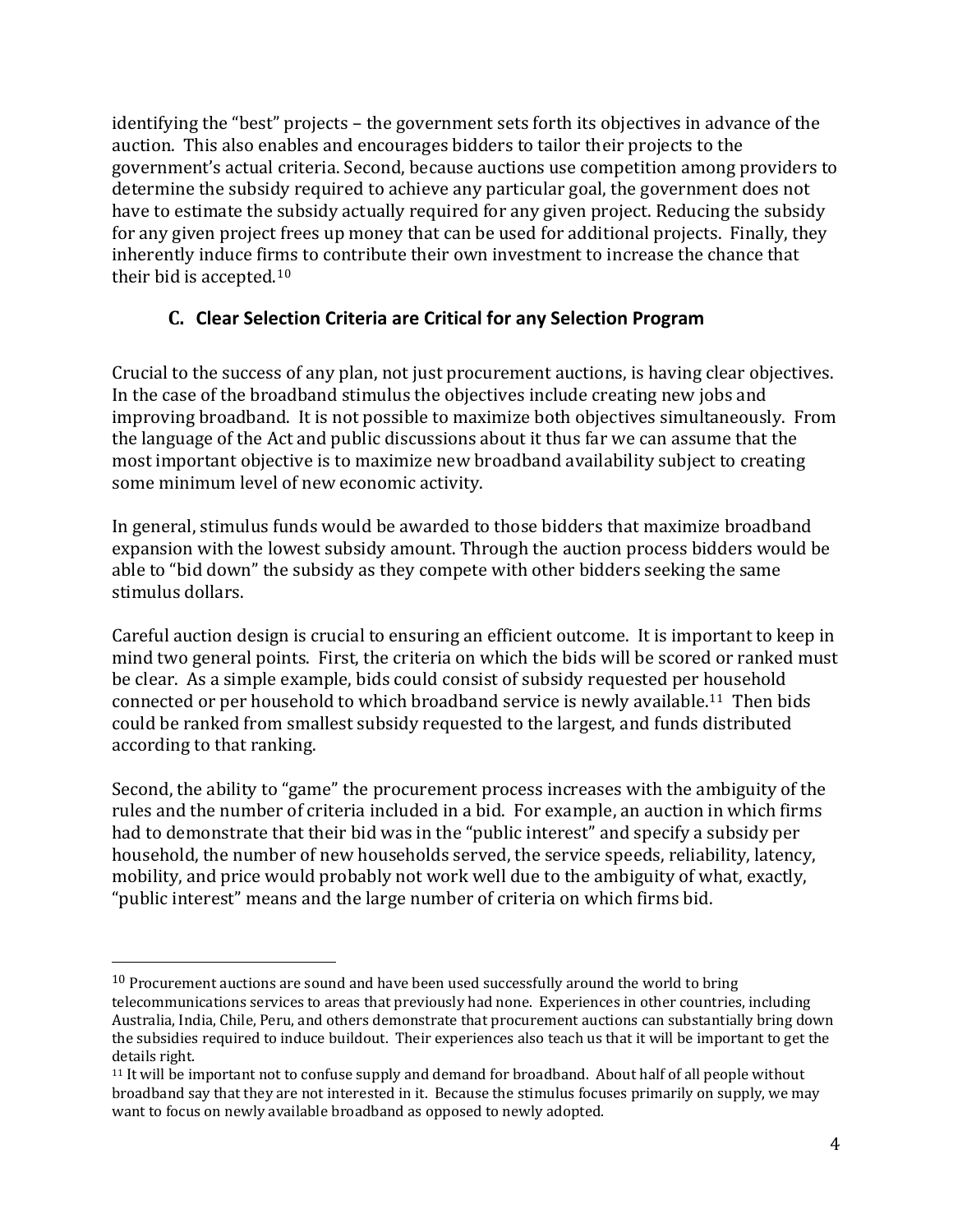<span id="page-7-0"></span>Note that the need to identify unambiguous, simple criteria on which to judge bids in advance of the auction is actually an advantage, not a disadvantage, of procurement auctions. It may appear at first blush that traditional grant reviews do not face similar problems, but that is incorrect. If a grant review process does not undergo the same identification task then it will likely lead to arbitrary and inconsistent decisions.

In addition to those very general points, this auction must be designed in a way that does not arbitrarily benefit one technology over another. Organizations could, therefore, bid to upgrade copper services in order to make DSL feasible, upgrade or install coaxial cable to facilitate cable broadband, or upgrade or install wireless and satellite broadband equipment. With scoring rules set out in advance bidders could know how they would have to bid and consider competing technologies or providers in other geographic areas.

# **III.A Straw‐Man Procurement Auction Plan for Allocating NTIA/RUS Broadband Subsidies**

### **A. Auction Design**

This section describes economic methodology and other considerations for devising an effective procurement aucti[on](#page-7-1) program. The detailed rules of the auction will be crucial, as they will affect the outcome.12 NTIA/RUS will have to make several decisions as it creates these rules. We list some of the issues below.

The first step is the same for both a procurement auction and a traditional grant review process: NTIA/RUS must identify and define unserved and underserved regions. Ideally, most of these regions would be specified to have similar numbers of unserved/underserved households, so that the service costs across regions can be easily compared, and to be just large enough that projects of that scale are meaningful to the bidders. NTIA/RUS could identify these areas using existing data or bidders could propose and certify unserved areas. Each eligible project woul[d n](#page-8-1)eed to offer qualifying service to at least 95% of the unserved households in the region.13

more involved measure such as "effective bandwidth supplied" (defined as the population Having defined either the regions or the mechanism for defining the regions, the rules for the procurement auction begin to diverge from the traditional grant review process. NTIA/RUS should set out a framework for scoring projects in terms of a standard unit of supply. This could be a simple metric, such as "newly served population" (defined as the population to which service above a minimum bandwidth threshold is newly available) or a

<span id="page-7-1"></span><sup>&</sup>lt;sup>12</sup> If there is enough time, it would be useful to design experiments to test auction rules. In section III, we suggest allocating the money in tranches to learn about the process and make changes based on those outcomes.

 $13$  The required percentage of homes in the area could be set at a different level, or it could be set by the bidders and scored as part of the auction evaluation.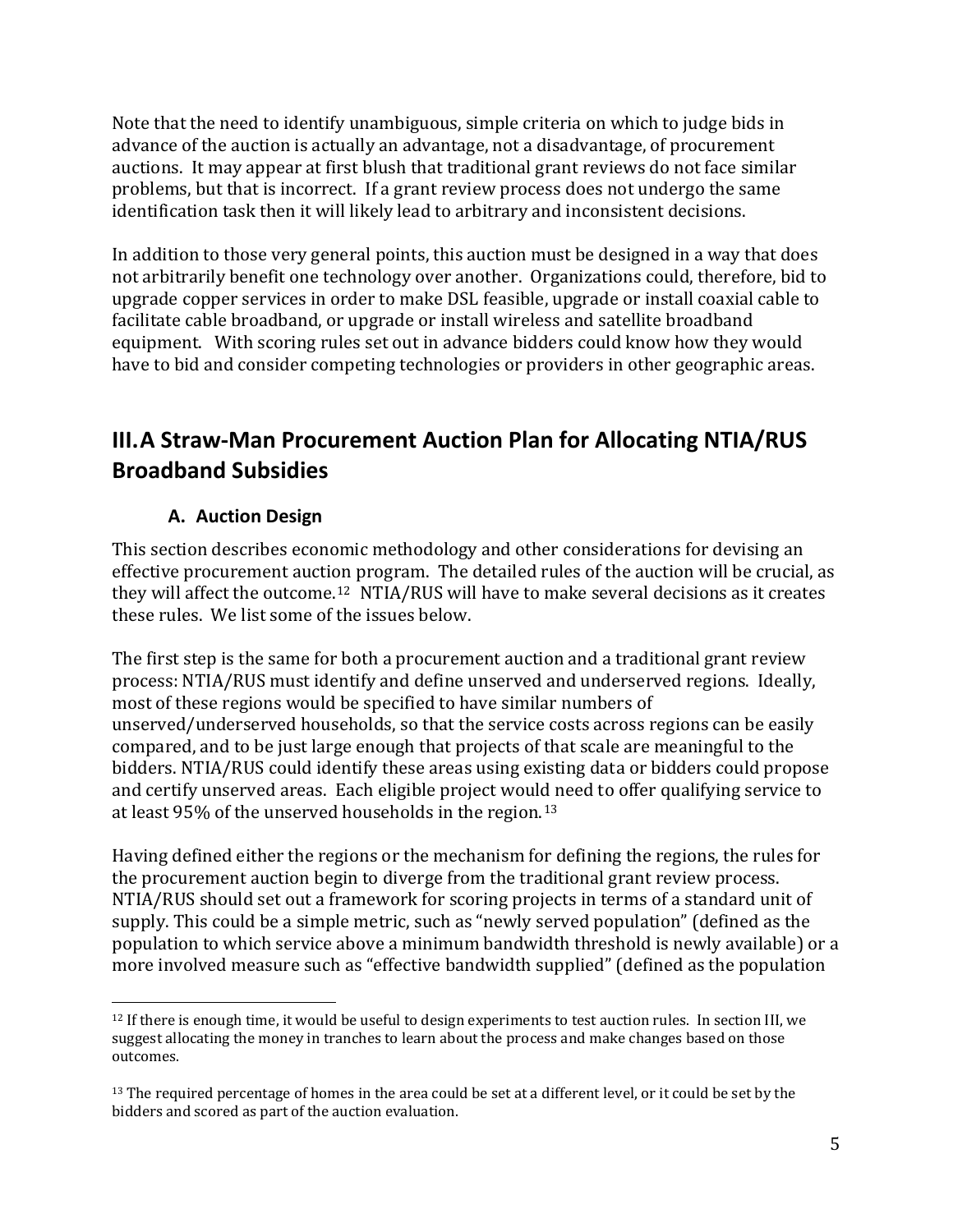<span id="page-8-0"></span>to which service is newly available adjusted for the speed of service.<sup>[14](#page-8-1)</sup>) Each bid would be characterized in terms of effective supply and cost. We advise against introducing additional dimensions to the evaluation. It is particularly problematic to introduce subjective criteria, which undermine the quick and objective comparisons required by an effective auction.

In a sealed‐bid auction, the winning bids maximize the total effective supply, subject to the government's spending and other constraints.

Ideally, the government would include multiple regions with a limited budget in a single auction, in order to encourage competition among bidders offering diverse services in different areas. Particularly in large auctions, the government should allow bidders to specify a maximum number of projects that they might win from any non‐overlapping sets of projects and a further maximum for collections of such sets of projects. By protecting bidders from the risk of winning too many projects in any set and overall, this feature encourages firms to submit additional proposals, increasing the level of competition.

Auctions are adaptable to respect a wide range of policy concerns. The government could use instruments similar to ones that have been employed in FCC auctions, such as limiting the number of projects won by any single bidder or offering bidding credits to small businesses. And, to spread the effects of the subsidy geographically, the government could give greater weight to the first households served in a state or region than to additional households.

We recommend that pay-as-bid pricing applies: winning bidders should provide the project and receive the subsidy described in their bids. This system is simple and pay‐as‐bid pricing is common in procurement auctions.

The variations we have described relate to characteristics of the bidder or the region being served. It is easy in principle to add other sorts of factors to the bidding menu. However, the more dimensions on which firms bid, the more likely it becomes that there are easy ways for firms to game the system. We recommend limiting the factors to price and effective supply, especially in the first implementation to test the auction system. With a traightforward first step, auctions can be implemented rapidly and realize most of the s ompetitive benefits from moving to this type of system. c

### **B. Process Considerations**

Technology Opportunities Program was established to provide "competitive grants."<sup>[15](#page-8-2)</sup> While ARRA does not separately define the term "competitive grant," procurement auctions As a threshold matter, procurement auctions are allowed under ARRA. The Broadband

<span id="page-8-1"></span> <sup>14</sup> An adjustment factor would reward bidders for providing higher speed service to unserved population. For example, 1 mbps service could have a factor of 1, 10 mbps a factor of 1.5, 50 mbps, a factor of 2 and 100 mbps, a factor of 3.

<span id="page-8-2"></span><sup>15</sup> ARRA, Sec. 6001(g).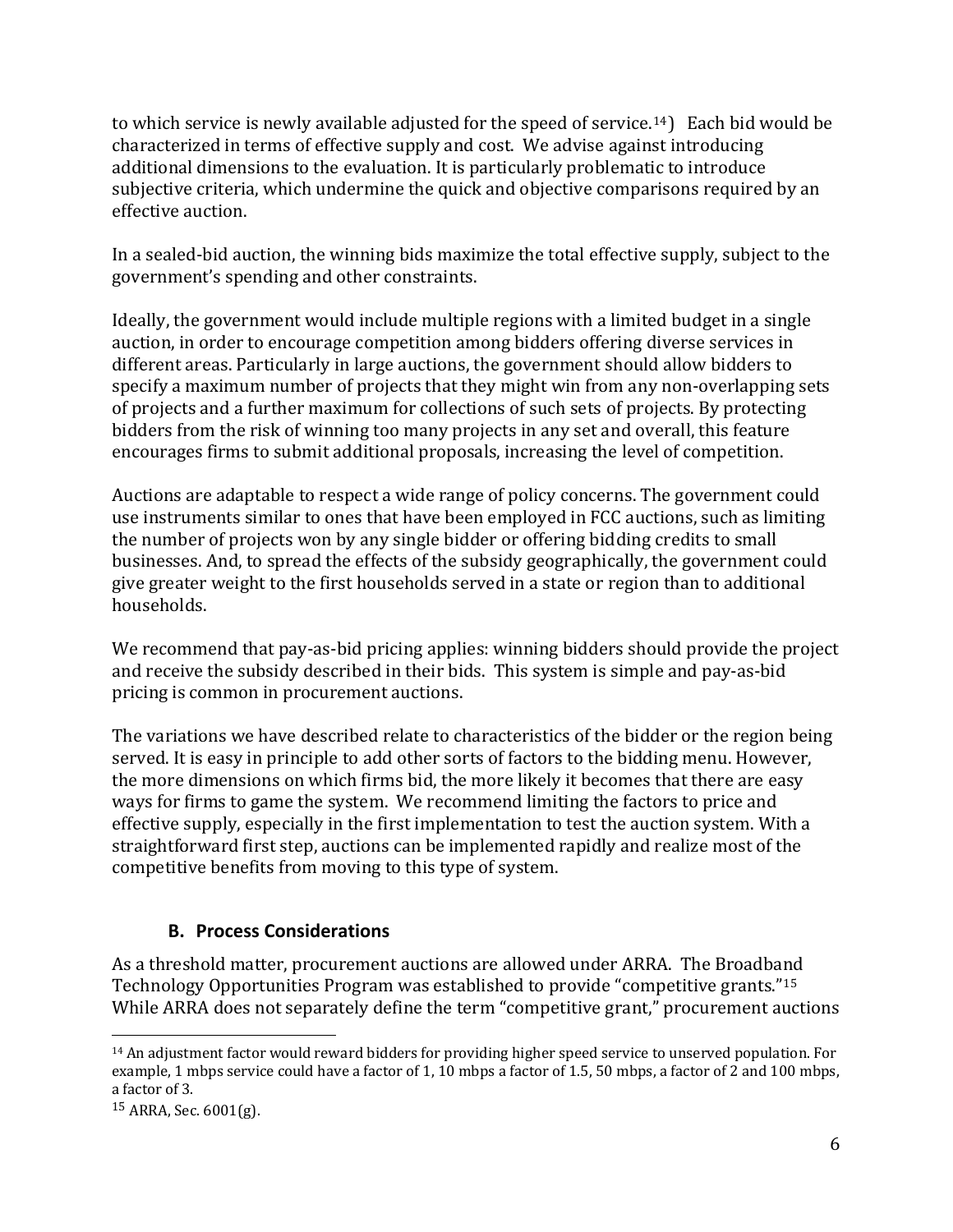are simply a methodology for implementing a competitive grant program, and in this respect should be seen as the fairest and most transparent way of doing so.16

The framework around which an effective procurement auction can be built is simple, and immediately suggests where substantial improvements over traditional grant review or other types of procurement auction can be made.

**Indication of Intent and Prescreening.** In order to avoid an extended post‐ bidding process of weeding out and correcting frivolous bidding and overbidding, a procurement auction process must include a pre‐bid indication of intent from prospective bidders and a simple prescreening process. Prescreening could be as simple as a statement committing to meet all requirements of ARRA and the procurement auction rules, coupled with a showing that the bidder can (1) meet ARRA's 20% contribution requirement and (2) pay debts up to the subsidies it receive.17

**Substantive Preconditions.** In order to limit the considerations for award as much as possible, everything extraneous to price should be made a precondition to bid – that is, any bid will assume the preconditions and any cost of compliance to be included in the bid. Doing so will increase transparency and limit the subjectivity of the final decision-making process. For example, in implementing the open access requirement, NTIA should set its rule and require bidders to meet it – bids that do not comply with the rule will be rejected. Allowing bidders to opt out of specific substantive requirements would invite gaming and undermine the objectivity of the procurement auction, removing the rationale for using an auction in the first place. Thus, NTIA should establish specific requirements for how it wants bidders to meet the substantive requirements set forth in Section 6001(e) through (h) of ARRA. Moreover, bids that fail to include clear metrics and reporting intervals consistent with these requirements should be rejected.

qualified to bid in the original auction. A precondition for a workable trading system, ho wever, is that there are clear and enforced benchmarks and buildout expectations. **Combinatorial Bids and Trading.** Just as ARRA requires that competitive grants be technologically neutral, the size and scope of bidders has also been left open. Indeed, ARRA appears to encourage a broad range of types and sizes of bidders. This range reflects an underlying emphasis in ARRA's broadband sections on flexibility and creativity – letting the market figure out the best way of allocating funds and expanding broadband. Rules for procurement auctions should further the goal of flexibility by making clear that bidders may combine to serve specific areas, or combine areas, as their bids may specify. Furthermore, subject to full compliance with implementing rules, NTIA should allow rights to receive the subsidy, once won, to be freely traded. Winners should be allowed to subcontract or transfer their obligation to another entity that would have otherwise been

<sup>&</sup>lt;sup>16</sup> For a regulation to survive a challenge under the Administrative Procedure Act, a court must conclude that the regulation was not "arbitrary and capricious" or an "abuse of discretion." Given the benefits of using procurement auctions to distribute competitive grants, and ARRA's clear emphasis on speedy distribution of grants, an agency deciding to distribute funds under ARRA that opted for a less efficient and less transparent method would likely be required to explain what other factors made its decision reasonable.

 $17$  In order to avoid tipping their hands too early, a series of ranges of subsidies can be established, with the rules specifying that combined bids would be assumed to be able to meet the total of the combined ranges.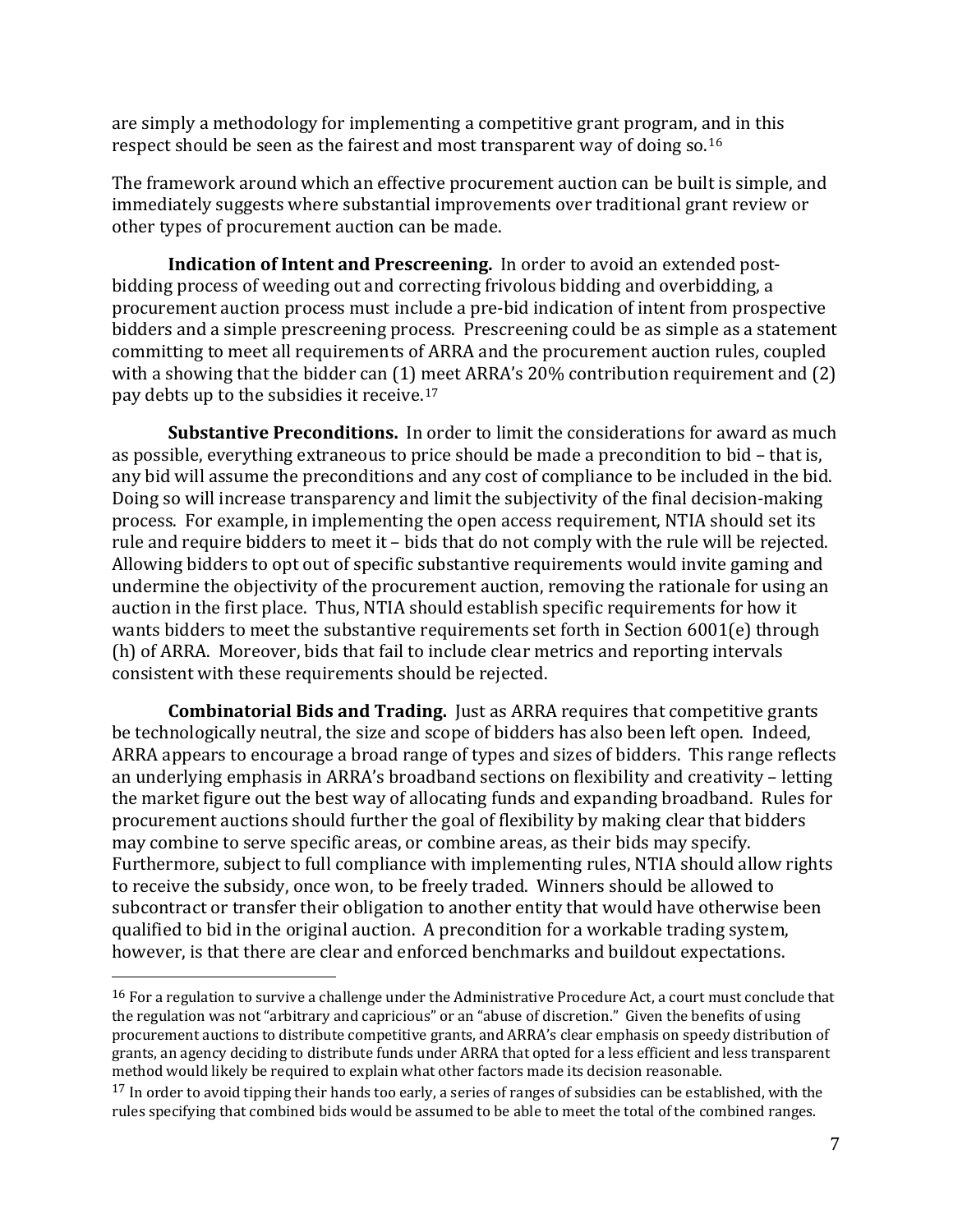<span id="page-10-0"></span>Provided that the underlying build out and other performance requirements are met, creating a trading system will allow winners to consolidate or diversify their obligations in a rational and efficient manner.

**Transparency of Information.** To the maximum extent possible, and consistent with how other auctions such as spectrum auctions have been conducted, information about the winning bidder or bidders, the amounts bid, and performance assurances must be made public and easily accessible online. It has already been established that transparency of information in a procurement auction does not violate any confidentiality [of](#page-10-1) bidders that might otherwise be protected under the Federal Procurement Regulations. 18 Accordingly, NTIA should make this explicit in its implementing regulations, and explain that transparency of the process is essential not only to ensure fairness of the auction itself but also to aid in compliance.

## **C. Compliance and Accountability**

Any subsidy or procurement plan—auction or otherwise—must include a strong mechanism for determining that firms fulfill their obligations. Performance and related assurances, such as performance bonds and other mechanisms apply to any grant program and are not unique to procurement auctions. No matter what mechanism NTIA might choose to allocate competitive grants, it will still have to address compliance and auditing. To some extent, simple prescreening of bidders will address compliance issues by ensuring that only serious bidders are engaging in the process. However, NTIA must also apply traditional performance assurance mechanisms, which are briefly discussed here.

It may be possible to require winning firms to put money in escrow that will be returned to them once they can certify that they have met their obligations (or returned in tranches as they show progress towards the goal). Forfeiture bonds are another approach. The auction design itself may be an important factor in determining whether post-auction obligations are met.

Winning bidders must make good on their bids. Holding them accountable and making sure that the subsidy actually created new economic activity requires two conditions to be true.

First, the firm must undertake the promised investment within a specified period of time. The firm should be given part of the subsidy immediately so that it can begin construction and receive the remainder in increments related to the number of households to which it has provided access. Firms that do not meet the promises made in their bids should be penalized to ensure that they have sufficient incentive to meet their obligations.

outcome may make it possib le to discern the amount of new investment created. Second, the investment must not have occurred without the subsidy. Whether the investment is inframarginal is very difficult to know and it may not be possible to determine the answer conclusively for any given firm. Nevertheless, evaluating the

<span id="page-10-1"></span><sup>18</sup> *Matter of: MTB Group, Inc.*, 2005 WL 433615, 2005 U.S. Comp. Gen. LEXIS 34 (2006)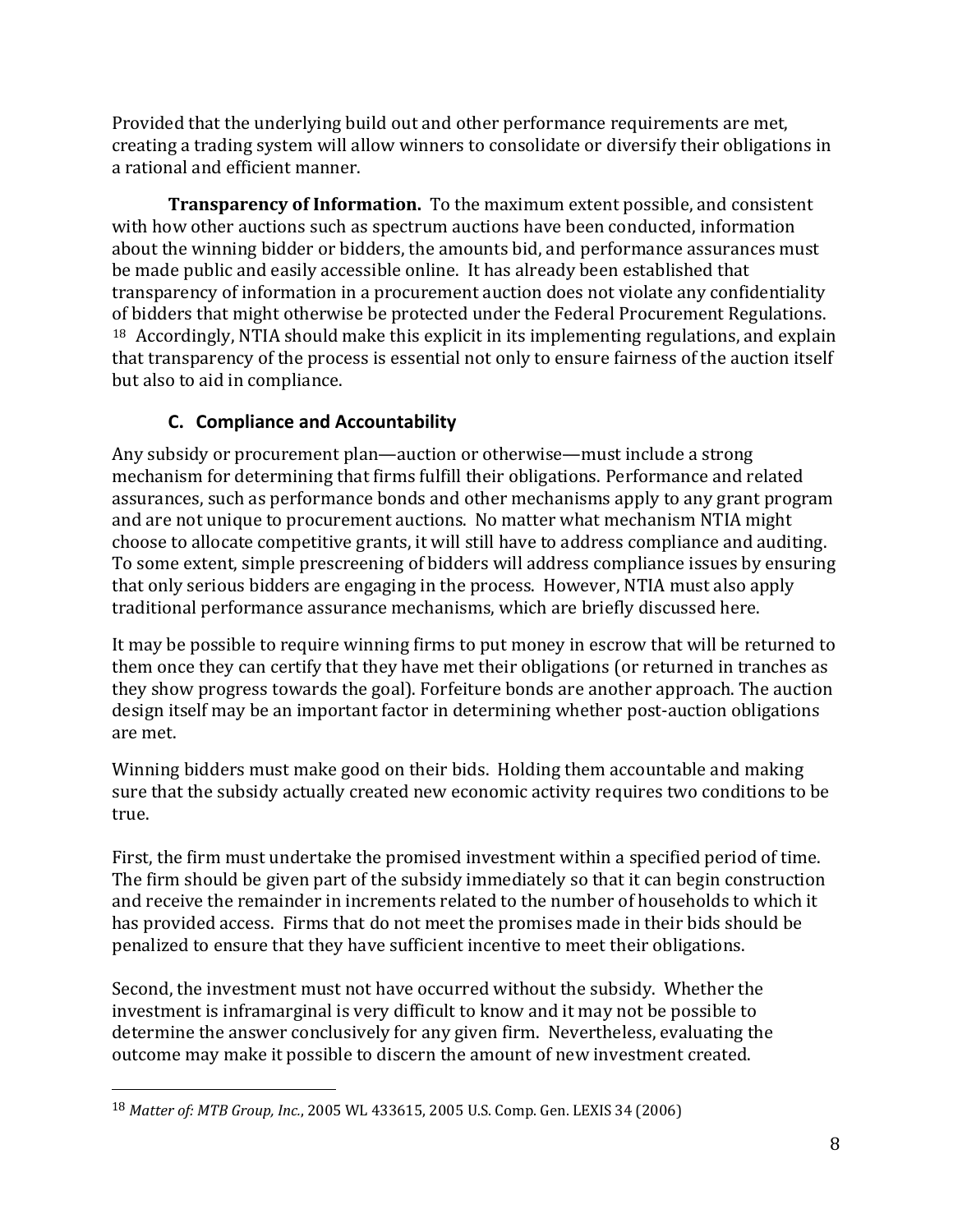# <span id="page-11-0"></span>**IV. NTIA/RUS Should Use Procurement Auctions to Allocate a At Least A Portion of the First Wave of Broadband Stimulus Funding and Expand the Program if Successful**

We realize that using competitive auctions for disbursing subsidy grants may be viewed as a change in process and that there may be some risk. As such, if auctions are not used for the entire subsidy process, we think that at least some real world analysis should take place to see how auctions perform compared to the traditional process rather than rejecting auctions completely. This section describes how such an incremental approach to using auctions could be implemented in the grant system.

As NTIA/RUS have indicated, the stimulus awards are likely to be awarded over time. We believe that that NTIA/RUS would be wise to disburse broadband grants in successive waves or rounds, so that it can improve its disbursal mechanisms iteratively throughout the lifecycle of the program. Within this context, we recommend that NTIA/RUS designate one or more geographical regions in which the first wave of funds is distributed exclusively through a procurement auction process.

This approach sets up a natural experiment allowing comparison of procurement auctions to the traditional approach. If the experiment is successful, the procurement auction mechanism can be expanded in scope to encompass other regions and stimulus dollars (potentially all remaining stimulus funds). Regardless of what mechanism is ultimately used, the lessons from the procurement auction pilot will help NTIA/RUS to learn and adapt its award mechanisms.

A procurement auction can be implemented quickly. While there are many options for designing the auction system, that fact should not serve as an argument against auctions: auctions can be implemented rapidly. In fact, auctions may take a little more time to design upfront than a generic submission system, but the investment upfront is likely to speed the overall process because it will make selection much more rapid and less arbitrary (and hence less subject to *ex post* litigation). Other countries have proposed and implemented procurement auctions for universal service rapidly and successfully.19

One way to use auctions for a portion of the first wave of stimulus grants would be to divide the country into large geographical regions. The "Regional Economic Area Grouping" (REAG) used by the FCC in spectrum auctions is one possible scheme to consider. In this scheme, the continental United States is divided into six regions, each containing roughly 50 million citizens and encompassing both rural and urban areas. An alternative would be to designate similarly‐sized regions as aggregations of states. Whatever scheme is used, it is important that the regions are roughly similar in terms of population size and urban/rural mix.

<sup>19</sup> *See* Wallsten, Scott, "Reverse Auctions and Universal Telecommunications Service: Lessons from Global Experience" Federal Communications Law Journal. http://www.law.indiana.edu/fclj/pubs/v61/no2/9‐ WALLSTENFINAL.pdf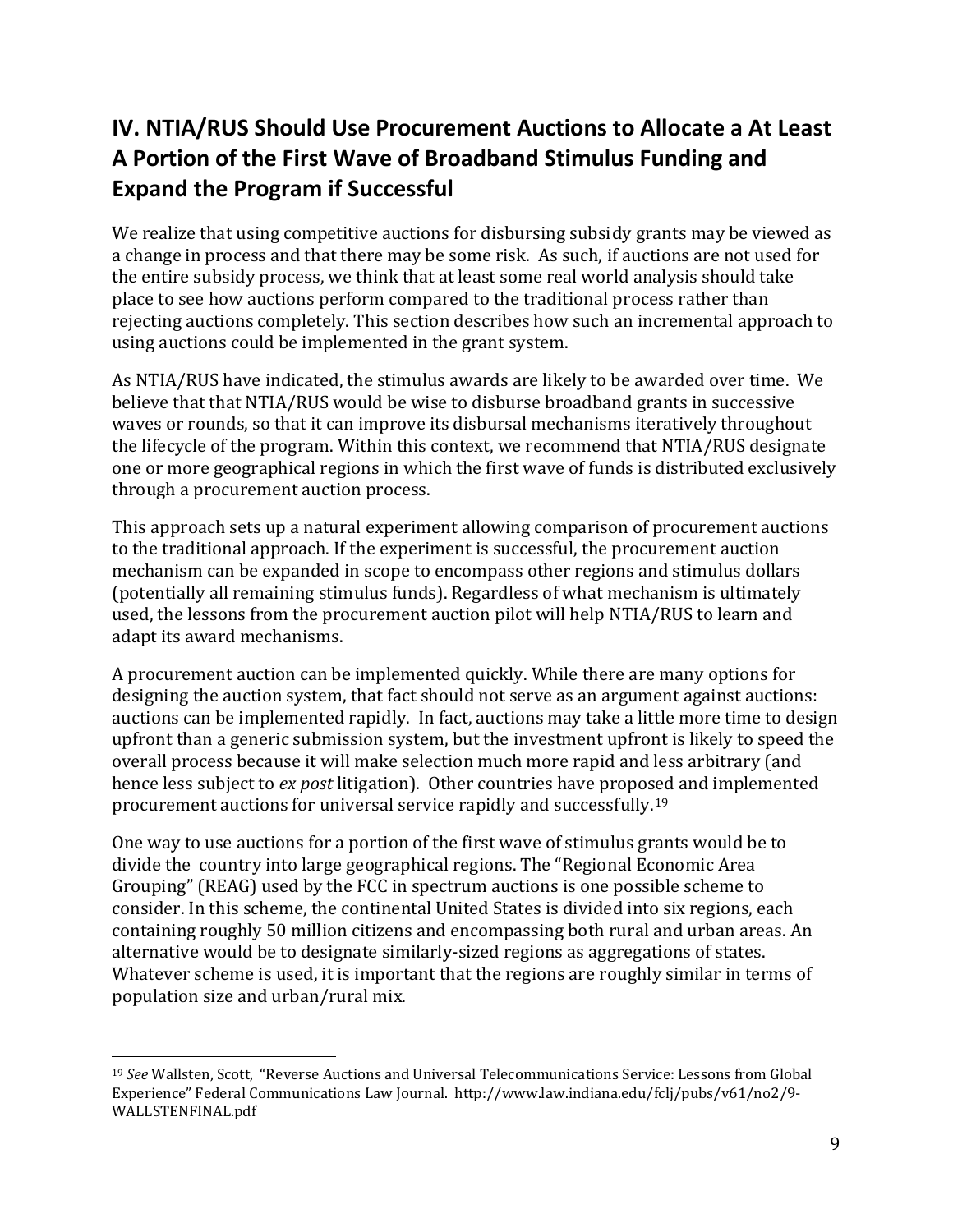<span id="page-12-0"></span>Then, in the first wave of stimulus disbursal, regions consisting of one-third of the U.S. population (roughly 100 million citizens) would be served through procurement auction of stimulus funds. The remaining two-thirds would be served by a conventional grant review process. A timeline would be established requiring that the first wave of funds—whether by procurement auction or by traditional grant review—shall be completed within six months. The amount of funding allocated to the first wave should reflect a practical assessment of what is feasible to disburse using the traditional process in a six‐month timeframe. At the end of the period, the NTIA/RUS should take one month to compare results of the two programs and to assess the results, before making a determination whether to use procurement auctions in subsequent rounds.

Should NTIA/RUS decide to continue or expand the use of procurement auctions, the mechanism can be tweaked to incorporate lessons from the first wave. However, even if NTIA/RUS decides to proceed through entirely conventional means, the procurement auction will undoubtedly provide important lessons (e.g., bidder receptiveness to quantitative targets) that will inform refinements to the conventional approach.

# **V. Conclusion**

A traditional grant application review process may prove to be inadequate to the herculean task of distributing broadband stimulus grants. It is likely to be slow, cumbersome, and will result in a suboptimal allocation of resources. By contrast, competitive bidding, through the use of procurement auctions, can allocate the funds quickly and efficiently. While we advocate using procurement auctions to distribute all of the broadband stimulus money, allocating even a portion of the funds using procurement auctions would be useful as an experiment. At a minimum, the broadband stimulus funds present a golden opportunity to implement rigorous evaluation techniques, which will generate knowledge that can be applied to other current and future programs. To that end it is important to include procurement auctions as one approach to be tested.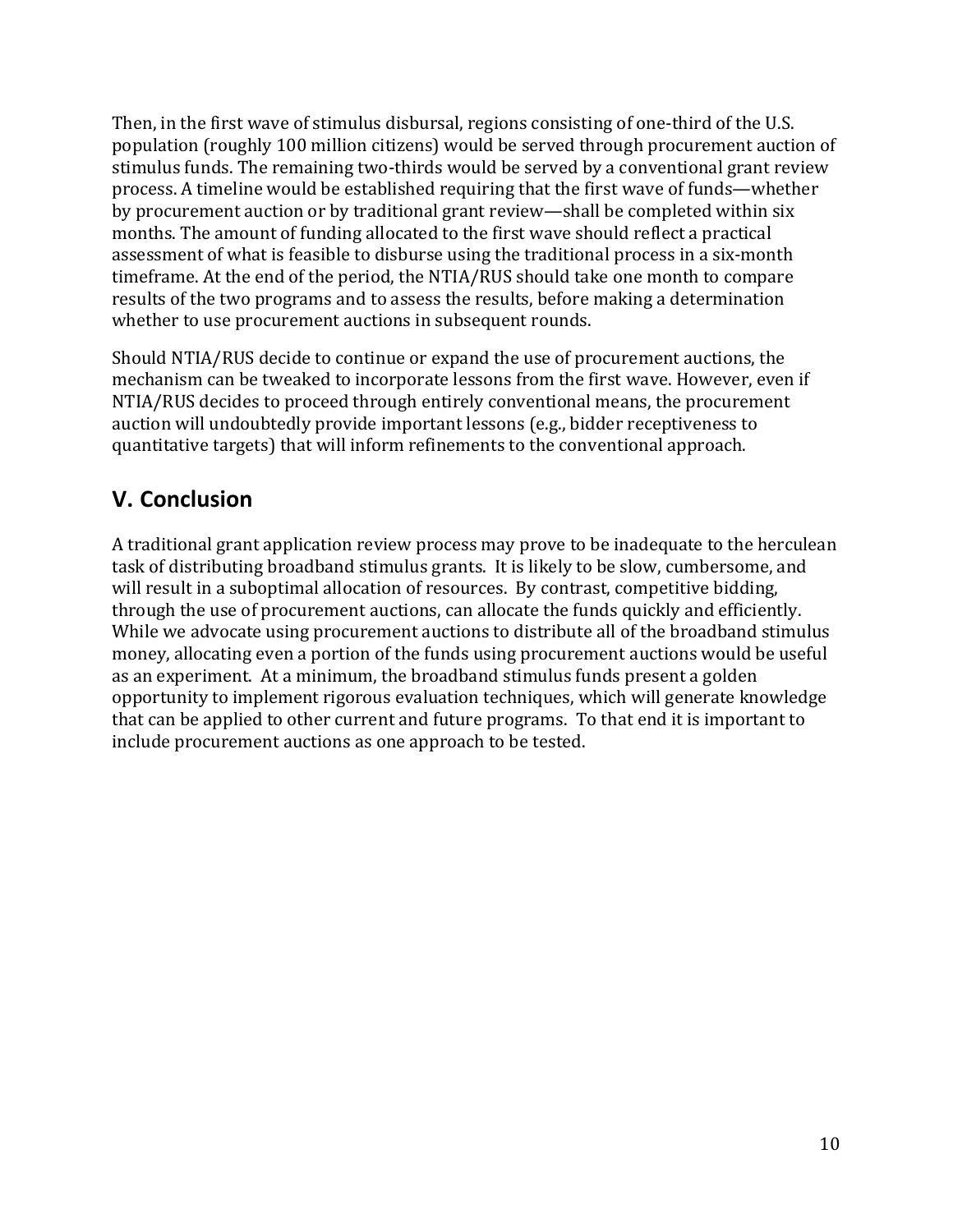Respectfully submitted,

Daniel Ackerberg University of California, Los Angeles

James Alleman University of Colorado

**Kenneth Arrow Stanford University** 

Susan Athey **Harvard University** 

**Ionathan Baker American University** 

William Baumol New York University

Coleman Bazelon **Brattle Group** 

**Timothy Brennan** University of Maryland, Baltimore County

Timothy Bresnahan **Stanford University** 

Jeremy Bulow **Stanford University** 

Jeff Carlisle

Yeon-Koo Che Columbia University

Peter Cramton **University of Maryland** 

**Gregory Crawford** University of Warwick

Peter DeMarzo **Stanford University** 

Gerald Faulhaber University of Pennsylvania

Jeremy Fox University of Chicago

Ian Gale Georgetown University

Jacob Goeree California Institute of Technology

**Brent Goldfarb** University of Maryland

Shane Greenstein Northwestern University

Robert Hahn Georgetown University

Robert Hall **Stanford University** 

Ward Hanson **Stanford University** 

**Barry Harris Economists Incorporated** 

Robert Harris University of California

Janice Hauge **University of North Texas** 

Jerry Hausman Massachusetts Institute of Technology

John Hayes **Charles River Associates** 

Thomas Hazlett **George Mason University**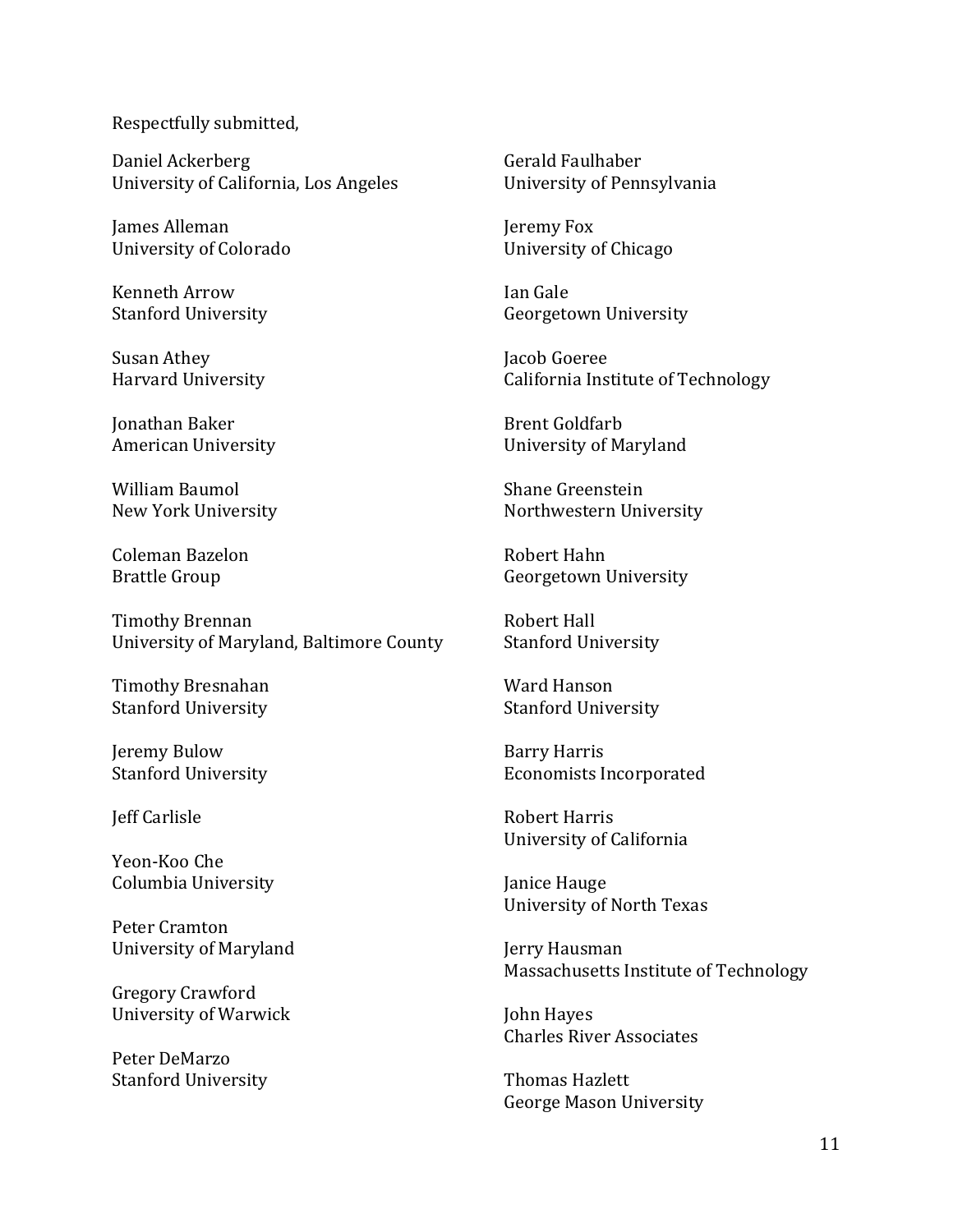Ken Hendricks University of Texas

Heather Hudson University of San Francisco

Mark Jamison University of Florida

Krishna Jayakar Penn State University

John Kagel Ohio State University

Alfred Kahn **Cornell University** 

Ilan Kremer **Stanford University** 

Vijay Krishna Penn State University

William Lehr Massachusetts Institute of Technology

Thomas Lenard **Technology Policy Institute** 

Jonathan Levin **Stanford University** 

Yuanchuan Lien California Institute of Technology

John Mayo Georgetown University

David McAdams Duke University

Paul Milgrom **Stanford University**  Roger Noll **Stanford University** 

Bruce Owen **Stanford University** 

Charles Plott California Institute of Technology

**Robert Porter** Northwestern University

Philip Reny University of Chicago

Michael Riordan Columbia University

**Gregory Rosston Stanford University** 

David Salant **Toulouse School of Economics** 

**Scott Savage** University of Colorado

**William Samuelson Boston University** 

Richard Schmalensee Massachusetts Institute of Technology

Marius Schwartz Georgetown University

Yoav Shoham **Stanford University** 

Andrzej Skrzypacz **Stanford University** 

Vernon Smith **Chapman University**